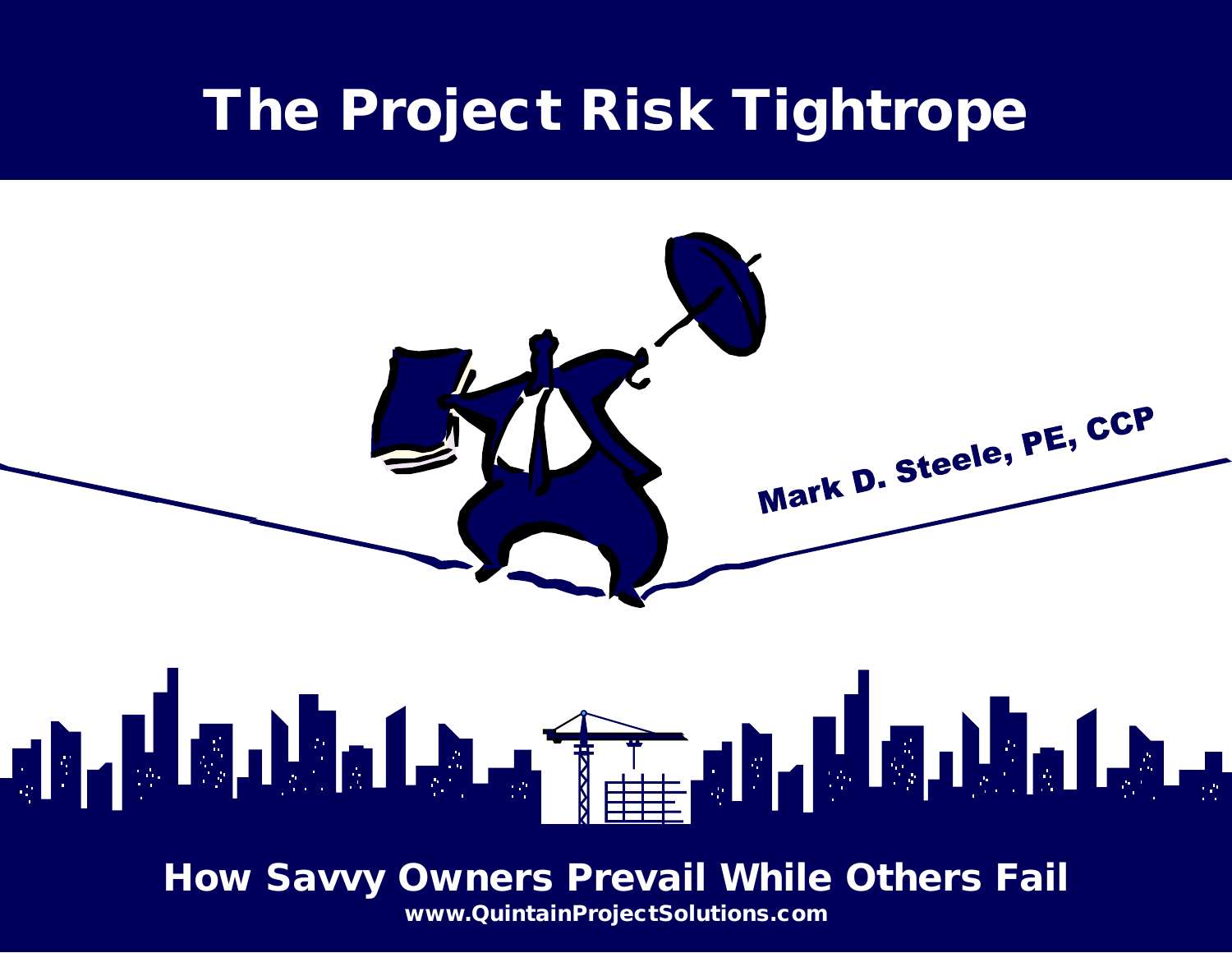As a kid, I saw one of the Wallendas walk a tightrope. It was a pretty amazing feat. The Wallendas walked tightropes every day and seemingly trained from birth to do so as a family. You or I would probably fall off. We don't have their focus or their training. Whether you know it or not, as the owner of a major capital project, you may be walking a tightrope of project risk. Falling off will kill the project.

As the project owner, your project is probably not your core business. It's a way to make your core business more successful. You've likely spent most of your career focused on your core business rather than thinking about capital project risk. Guess what? While you've not spent most

of your career thinking of project risk, many of the other stakeholders on your project have. And the way most projects are designed, their interests are not always your own. How do you think you will fare on your tightrope?

A typical project team includes an Owner, a Designer (Architect or Engineer), and a Constructor (or Contractor) as well as layers of other consultants, financial institutions, vendors, subcontractors, unions and outside forces such as permitting agencies and other regulators. Of the three primary stakeholders, Owners typically have the least experience with major projects. To the Owner, a project is a means to an end. To the Designer and the Contractor –

Whether you know it or not, as the owner of a major capital project, you may be walking a tightrope of project risk. Falling off will kill the project.

building projects is the end. More precisely, making money from building projects is the end. This is what they do. Every day. 24/7. 365 days a year. Differences in knowledge and experience can lead to problems that quickly morph project teams from donut-eating buddies in a project trailer to adversaries in a courtroom. Owners must be savvy about the way they set up and manage their projects.

> Projects Fail. I'm sorry if you thought that your project would go perfectly as planned. But it's a basic law of project management that shit happens and people (and organizations) suffer for it. While nothing is guaranteed, savvy Owners can make a huge difference

in influencing the success of their project by thoroughly understanding and implementing a risk management approach to focus and guide their project management efforts.

That is what puts you in your current position. You are walking a tightrope and you may not even know what constitutes falling off. Although you can see and fear the ground below you what you need is a way to keep from falling. Risk management can serve as a framework on top of a clear understanding of project success pieces acting like a balancing pole and a harness to keep you from falling.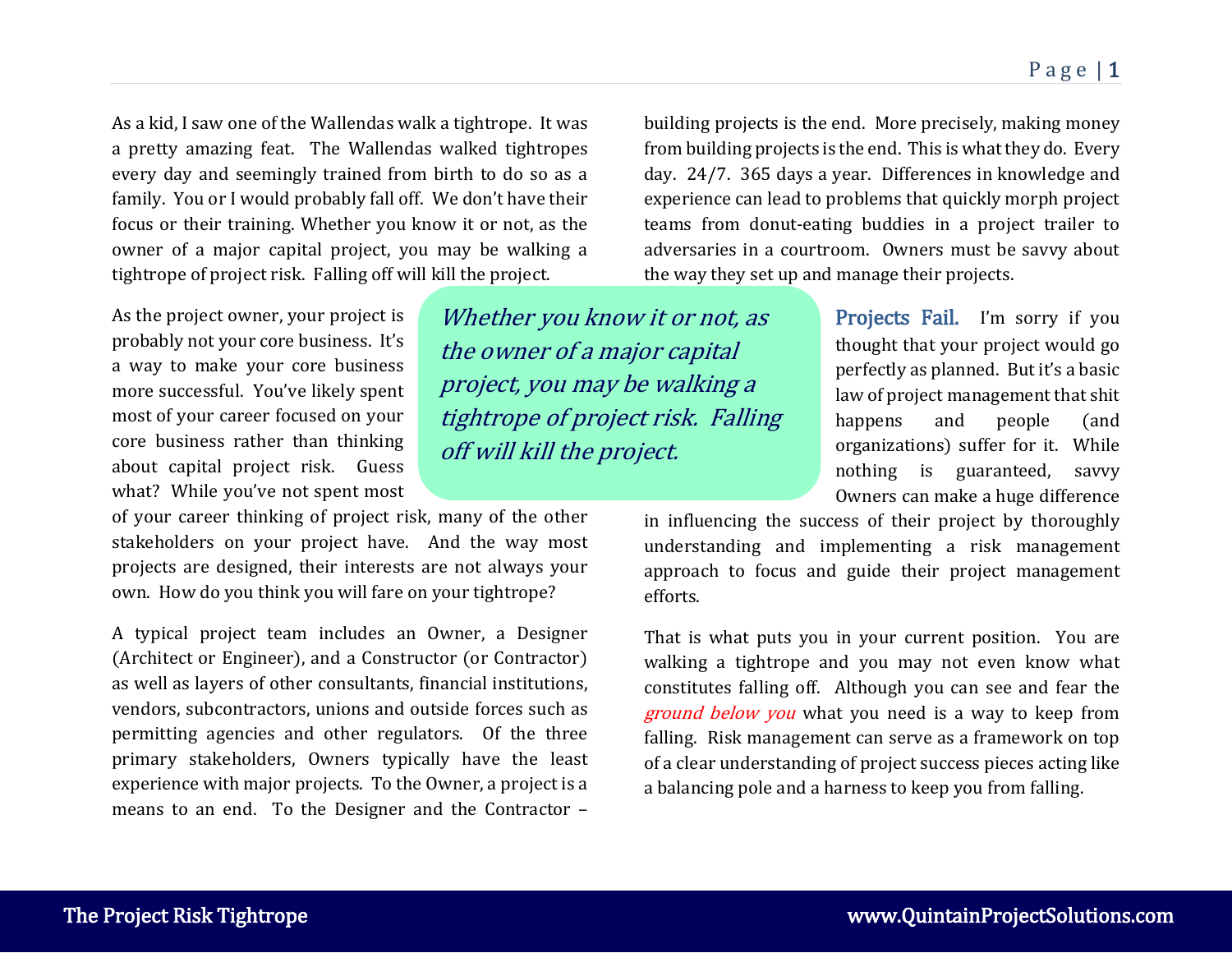Savvy Owners work to execute well by putting together the six project puzzle pieces described in *Piecing Together the* [Project Puzzle](https://quintainprojectsolutions.com/thought-leadership/). Without these pieces, projects fail:

- 1. Alignment of Purpose<br>2. Coordinated Effort
- 2. Coordinated Effort<br>3. Open. honest. effect
- 3. Open, honest, effective communication<br>4. Detailed planning
- 4. Detailed planning<br>5. Rapid execution
- 5. Rapid execution<br>6. Learning and ada
- Learning and adaptation

But these are principles rather than a management technique or approach. Risk Management can serve as the glue that binds together the entire project approach and lets you cement the right puzzle pieces into a picture of project success. It can serve as a framework, a scaffolding if you will, upon which to build out the rest of your project management approach. This manifesto focuses on

Risk Management and its importance to the savvy Owner.

A RISK is a potential danger or opportunity. It is something that **COULD** happen. And if it does happen, it will IMPACT your project. For better or for worse.

While, by definition, risks might be positive or negative, most of our focus is on the negative risks, the dangers. Murphy said that what can go wrong, will go wrong. Sometimes, even what CANNOT go wrong still goes wrong. If Murphy had been a risk manager, he would have added a few caveats but you get the idea.

# The ability of an Owner to influence and mitigate project risk rapidly diminishes as the project progresses.

*You can always make your project worse, but there is a limit to how well you can do (in terms of cost, schedule, and productivity). The decisions that frame this limit are like your project's genes. You make most of them early – even at conception.*

You do not have all day to understand and manage your project risk. It acts while you sleep, while you have endless meetings, and while you put the power in your power lunches.

You must act early. As a project progresses, your ability to successfully impact its budget, schedule, scope, quality, and RISK

drops off the proverbial cliff like the Coyote chasing the Road Runner.

The Pareto Principle, the 80/20 rule, applies to projects. In this case, 80% of your ability to positively impact the project happens before 20% of the project is complete. Of course, you can ALWAYS negatively impact the project. You can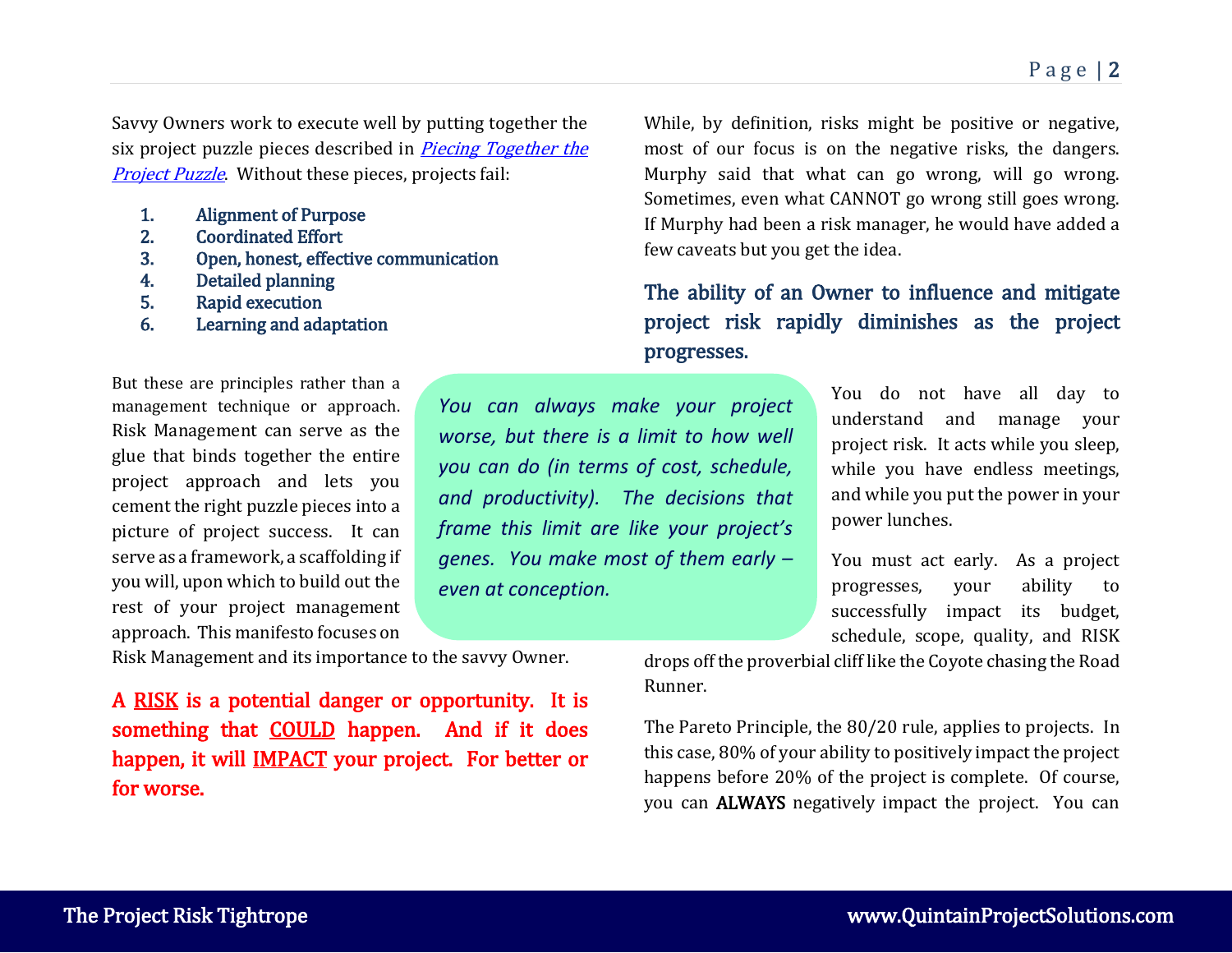always make things worse, but there is a limit to how much better you can make them. Regardless of when you start.

Decisions made early in your project:

- 1. Count for more than later decisions, and
- 2. Put constraints on all later decisions.

This truth is readily apparent in manufacturing. The decision to manufacture a high-end sports car rather than a low-end economy car already determines more about the project's costs than later, more detailed decisions such as how to finish the interior.

The same principle applies to construction projects. It might even be worse. Maybe a 90/10 rule. Or even 95/5. That means you must be on top of your project from day 1. Your early decisions regarding the team that you are putting together for the project, the scope, the budget, the timing requirements, and technical design will impact your project more than your later ones.

# But isn't that why I have a contractor or construction management firm, to manage my project risk?

As the project owner you still hold the ultimate risk. The headlines will name your company if someone dies in a construction accident. Your company will suffer the financial loss if your project is late or over budget.

If the project loses, the contractor might lose. But you own the project – and the loss. No ironclad contract, no wishful thinking, no sticking your head in the sand will do. It's yours.

So let's make sure that doesn't happen, shall we?

Risk is made up of two primary ingredients: probability and impact.



Probability defines the likelihood that the specific risk will occur – without any intervention on your part.

Impact tells us what will happen if the risk occurs. Will it cost money, delay the project, injure someone, or make the finished product fail?



An asteroid striking the center of your city impacts you. So does a pie in the face. If both were to happen today, which would catch more of your attention? That's the impact side of the equation.

Any risk you could dream of could impact your project, but some are more likely than others and some are worse than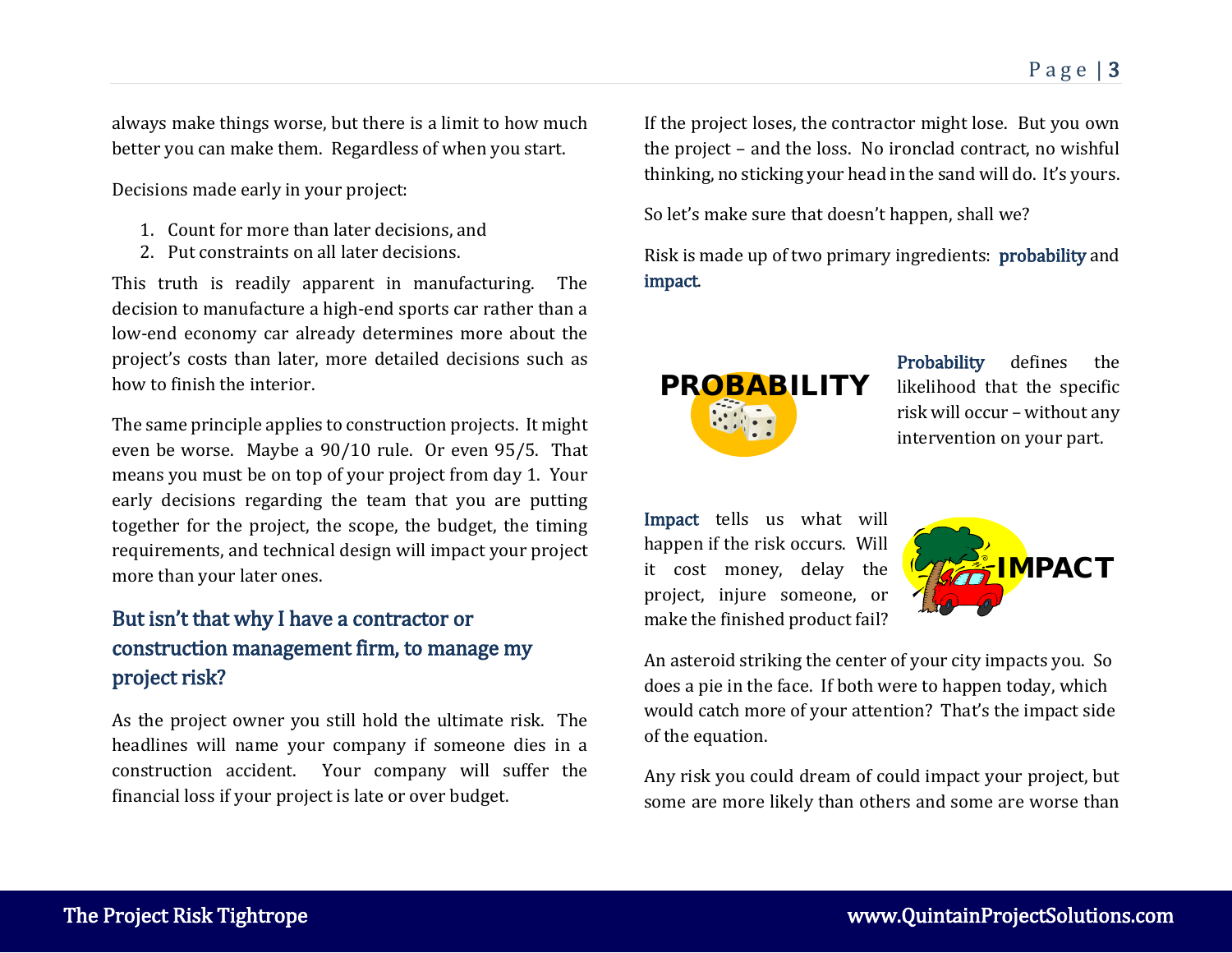others. Fortunately, the most likely are not usually the worst imaginable.

A failed project could wallop your core business' Competitive Advantage by sapping you of much needed time and capital while failing to meet the needs that drove you to undertake the project in the first place.

Effective risk management is an iterative process that helps you answer these questions:

- 1. What are our key risks?
- 2. Are we focused on the risks that matter?
- 3. Who is accountable for the key risks?
- 4. What are they doing to manage those risks?
- 5. Are resources aligned to our risk profile?
- 6. Are we accepting an appropriate level of risk?
- 7. Are we receiving a fair return on that risk?
- 8. Who is monitoring the significant risks?
- 9. How are we improving key controls so that we can recognize when our efforts are not working?
- 10. Are we continuing to look for new risks in order to manage them or take advantage of them?

The Risk Management Process itself has been described in a series of four or six steps by various sources but they all include the following elements:

- 1. Planning
- 2. Risk Identification
- 3. Assessment and/or Analysis
- 4. Management or Response Planning
- 5. Response Implementation
- 6. Monitoring

*A failed project could wallop your core business' Competitive Advantage by sapping you of much needed time and* 

*capital while failing to meet the needs that drove you to undertake the project* 

*in the first place.*

#### Planning

In the planning phase, you want to determine who will run the risk management process, how reporting will be done, how it will tie into other areas of project management or corporate processes (accounting, etc.), what resources will be devoted to the process, and the approach to be used. During this phase you will

need to flesh out the rest of the process so you know what you'll be doing, who will be doing it, and when it will be done.

#### Risk Identification

The goal of Risk Identification is to create a list of project risks. This list, typically referred to as a risk register, is often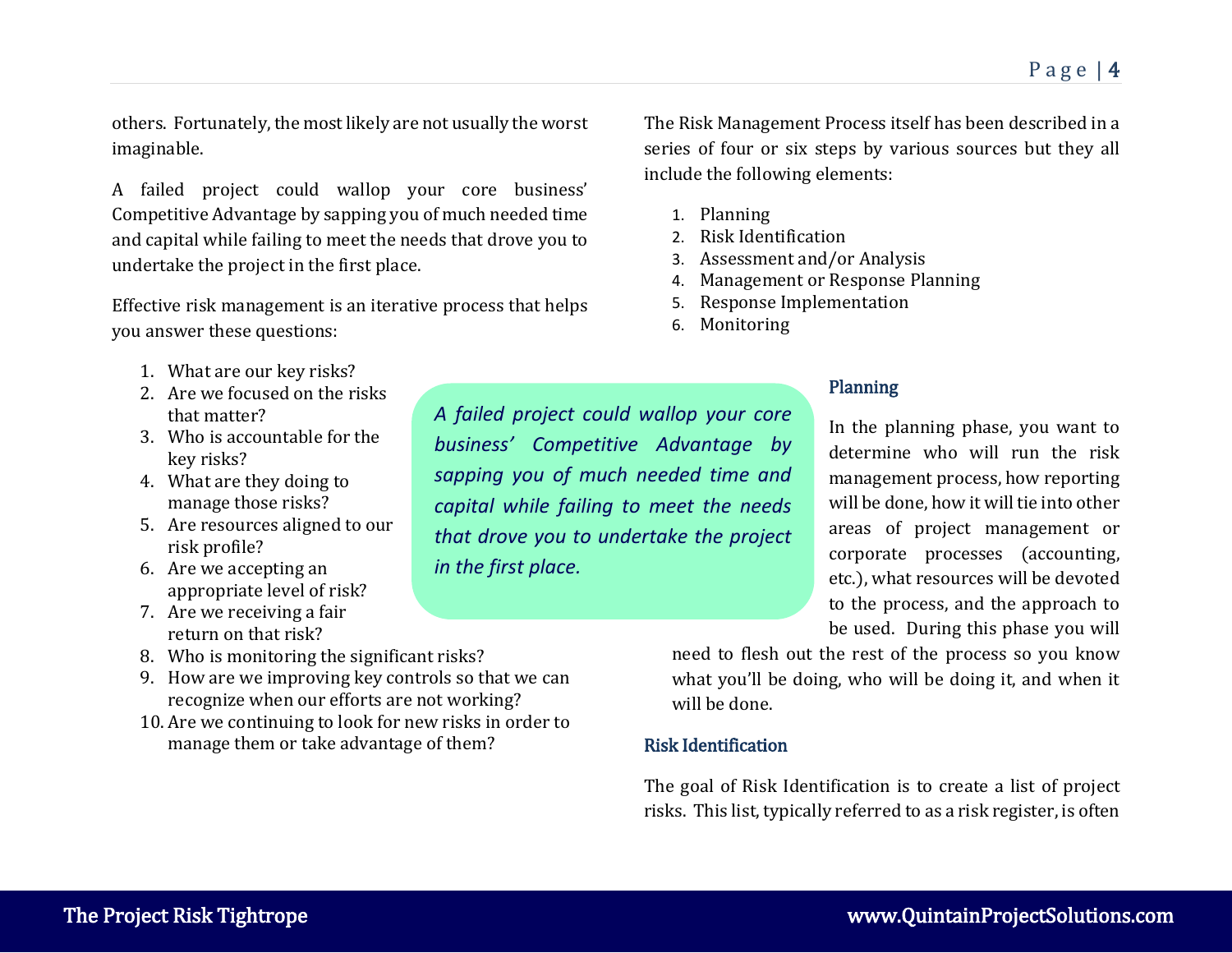put together based on categories of risk (e.g. Financial, Regulatory, Environmental). The net should be widely cast during this phase. Further phases can winnow the list to eliminate those that should not be on the register. There are a range of techniques that can be used to assist in Risk Identification including:

- Looking at past projects
- Experts who bring a range of experience across project types and industries
- Brainstorming
- Facilitated Sessions

#### Assessment and/or Analysis

During the Assessment or Analysis Phase, you must now determine the two key facets of

risk, probability and impact, with respect to the risks that you identified in the previous phase. This phase might involve qualitative approaches as well as the use of quantitative techniques. Most likely, you will combine the two in a mix that is tailored to your needs and capabilities. The end goal of this phase though is a clear (albeit usually relative) understanding of how likely each risk is to occur and how much harm or benefit will accrue should it occur.



Both probability and impact are important. Some common project management tools only identify part of that equation. For example, project scheduling using the Critical Path Method successfully identifies the activities that will have the most immediate impact on your schedule should

> they be late, but it fails to tell you how likely any activity is to be late. The probability is somewhat assumed in the estimate of the duration but is seldom given much thought. And that likelihood could change the whole game.

## Management or Response Planning

In this phase, your focus is to decide what strategy you will

implement for each of the risks you have identified and analyzed. There are four primary strategies. You can try to give the risk to somebody else (Transfer or Sharing). This is commonly implemented contractually or by buying insurance. You can try to Avoid the risk altogether through a variety of means depending on the type of risk. You might Mitigate the risk or make it either less likely to happen or less impactful if it does happen. Or you might Accept the risk. If you accept the risk, then you need to make sure you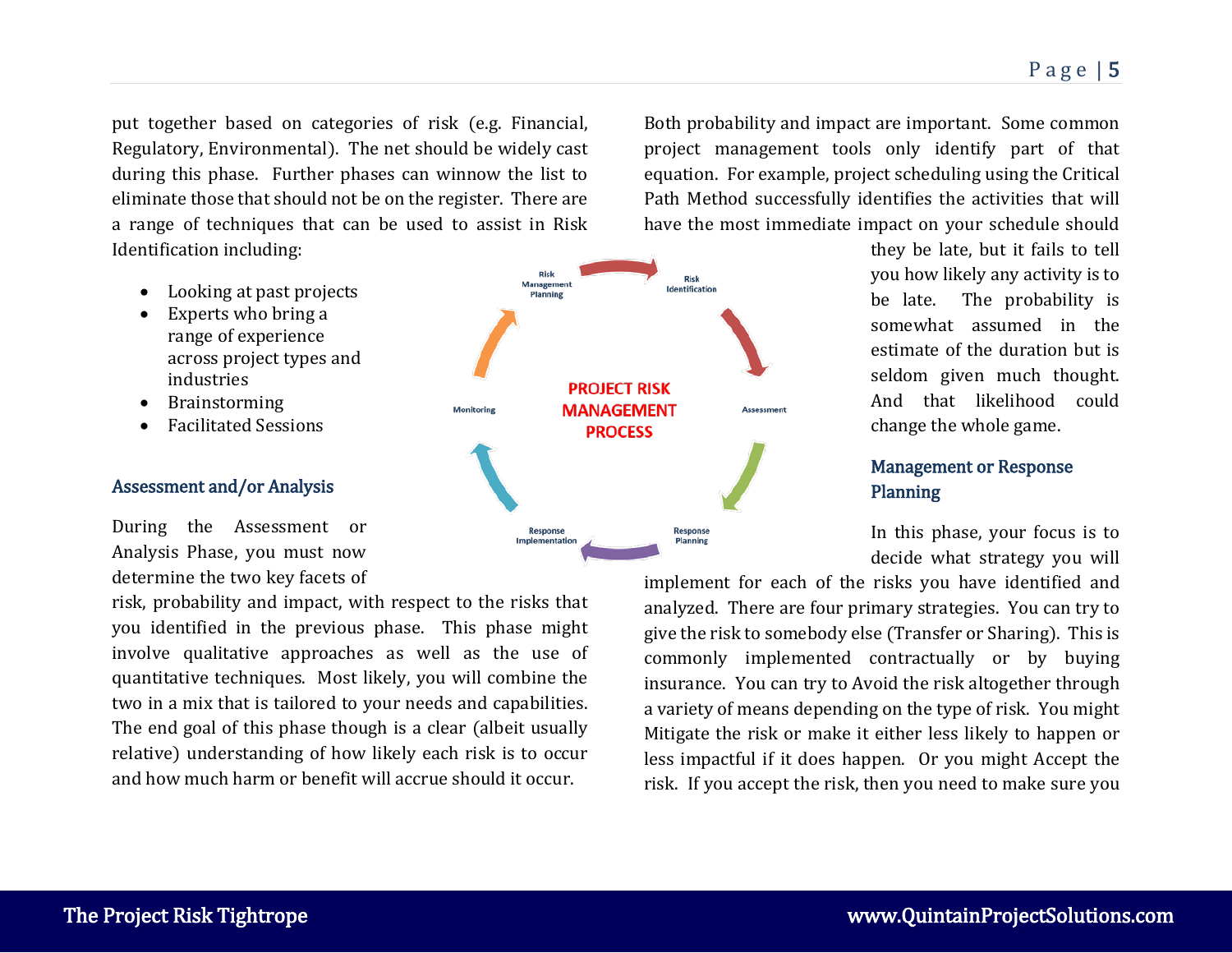have additional funds allotted to handle the risk should it arise.

Beyond the strategies chosen, you must also identify whose responsibility it is to manage each risk and you should identify a timeframe in which you expect to either know that the risk will come to pass or that it is no longer a risk. For example, if one risk is that you will not get construction permits, this will happen early if it happens and once you have the permits you know that it is no longer a risk. In addition, you need to define controls that will let you know if the risks are coming to pass or if you have successfully managed them. These might be as simple as being aware of weather reports to see if your risk of an unusually harsh winter is coming to pass or as complicated as the development of a new regular report to ensure that a major equipment procurement risk is adequately covered.

#### Response Implementation

During this phase, you go forth and conquer. Just kidding. This is the phase where you implement the strategies that you decided to adopt for each risk during the last phase. With those strategies should have come actionable timeframes. This is when you act.

#### **Monitoring**

The Risk Management process is iterative. Once you have begun implementing your planned responses, you will at

times be doing additional planning, identification and assessment, and response planning and implementation. Throughout the remainder of the project you will also be Monitoring with two goals in mind: understanding the status of your identified risks and detecting any previously unidentified risks that might be emerging. During this phase you use controls designed during your response planning as well as other project management tools and data sources to ensure that you are successfully managing your risks and identifying any new risks.

Effective risk management requires the ability to combine an understanding of your goals for the project with experience in applying the risk management process to real world projects and an understanding of how the project puzzle pieces fit together to achieve project and business success. This combination enables you to avoid the two traps of (1) doing nothing due to inertia and not knowing what should be done or (2) spending a lot of time, effort, and money building and implementing a process that will not meet your needs.

# How Mature is Your Organization with Risk Management?

Maturity scales from 1-5 have been applied to many areas of management. If we apply this idea to Project Risk Management, a 1-5 scale would look like this: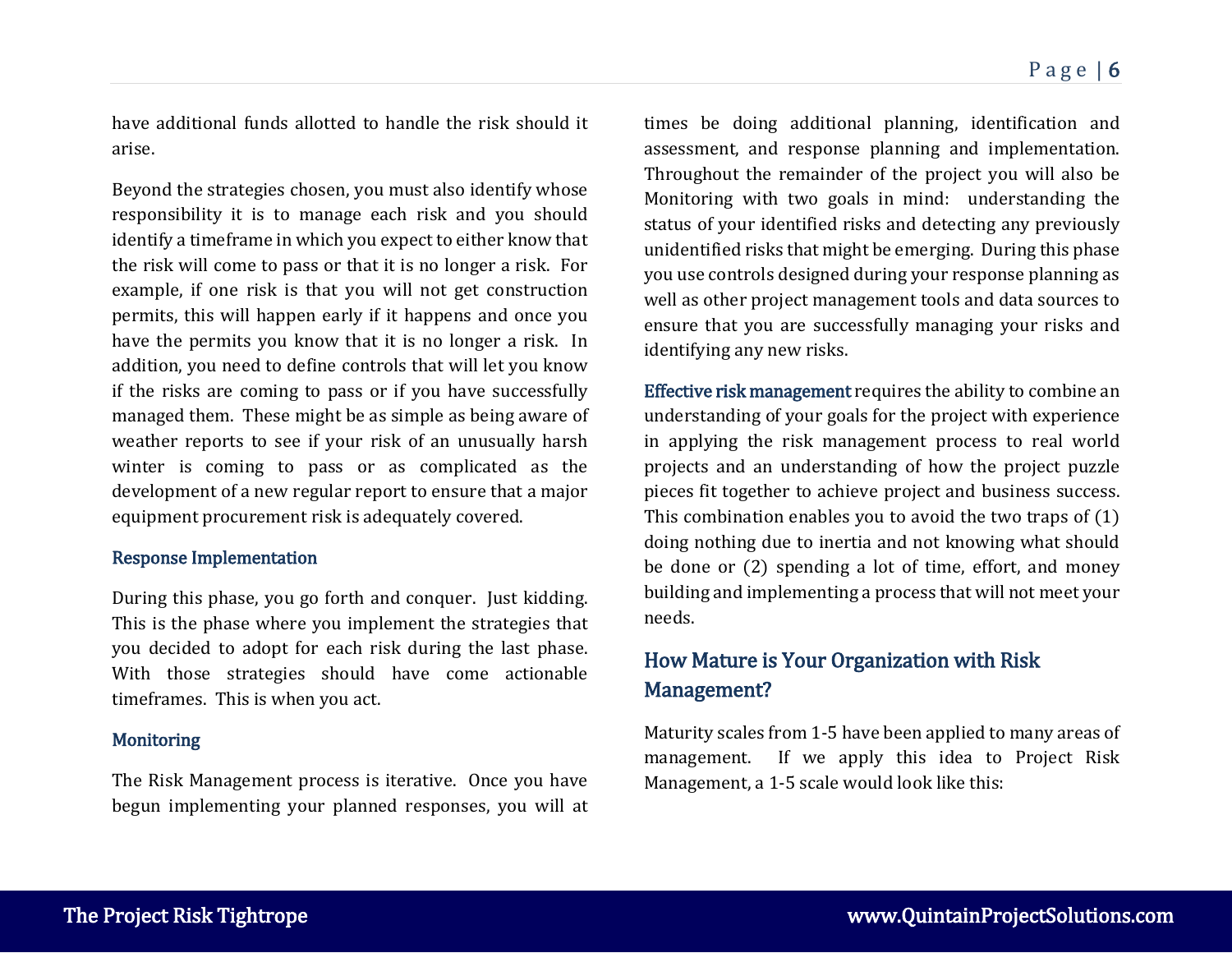- 1. Some processes are used but they are applied inconsistently and not standardized.
- 2. Standardized processes exist but inconsistently<br>implemented. This is the "dusty binder" This is the "dusty binder" phenomenon. If you asked your team if they have a process, they will pull a dusty, seldom-used binder from the shelf and say, "Yes."
- 3. Systematic processes are consistently applied across projects.
- 4. Project risk management processes have been fully integrated with other organizational processes.
- 5. Your team has fully integrated processes and regularly incorporates lessons learned and works to continuously improve the process.

In my experience, good contractors typically rate from 3-4 on the scale while owners rate from 0-1. Contractors are in this business all the time and have become savvy at managing their risks. Some of the more successful ones have become quite mature in their processes.

Typically Contractors are ahead of Owners because this is what they do, all the time.

The gap is real. And it provides a significant advantage to the Contractor because their number one means of managing risk is to transfer it – either to their subcontractors or back to you.



Because Contractors understand their project risks and you do not, their advantage shows up in the following aspects of the project:

- Contract Terms & Conditions, Supplements, Addendums, and Change Orders. Especially through language designed to shield the Contractor from risk by transferring it back to the Owner.
- Initial Schedule Development and Updating
- Contingency and allowances
- Design Modifications and Requests For Information
- Negotiations throughout the project
- Correspondence and documentation including meeting minutes, monthly reports, letters and memos, etc.

As your organization's Project Risk Management capability matures, you can begin to gain other benefits beyond the project in question including the ability to take lessons learned and process improvements to future projects as well as the possibility of gaining a larger risk management perspective that allows you to apply these principles to your organization as a whole and better meet your overall core business objectives.

#### **Conclusions**

In conclusion, effective project risk management can provide a key framework to allow Savvy Owners to be more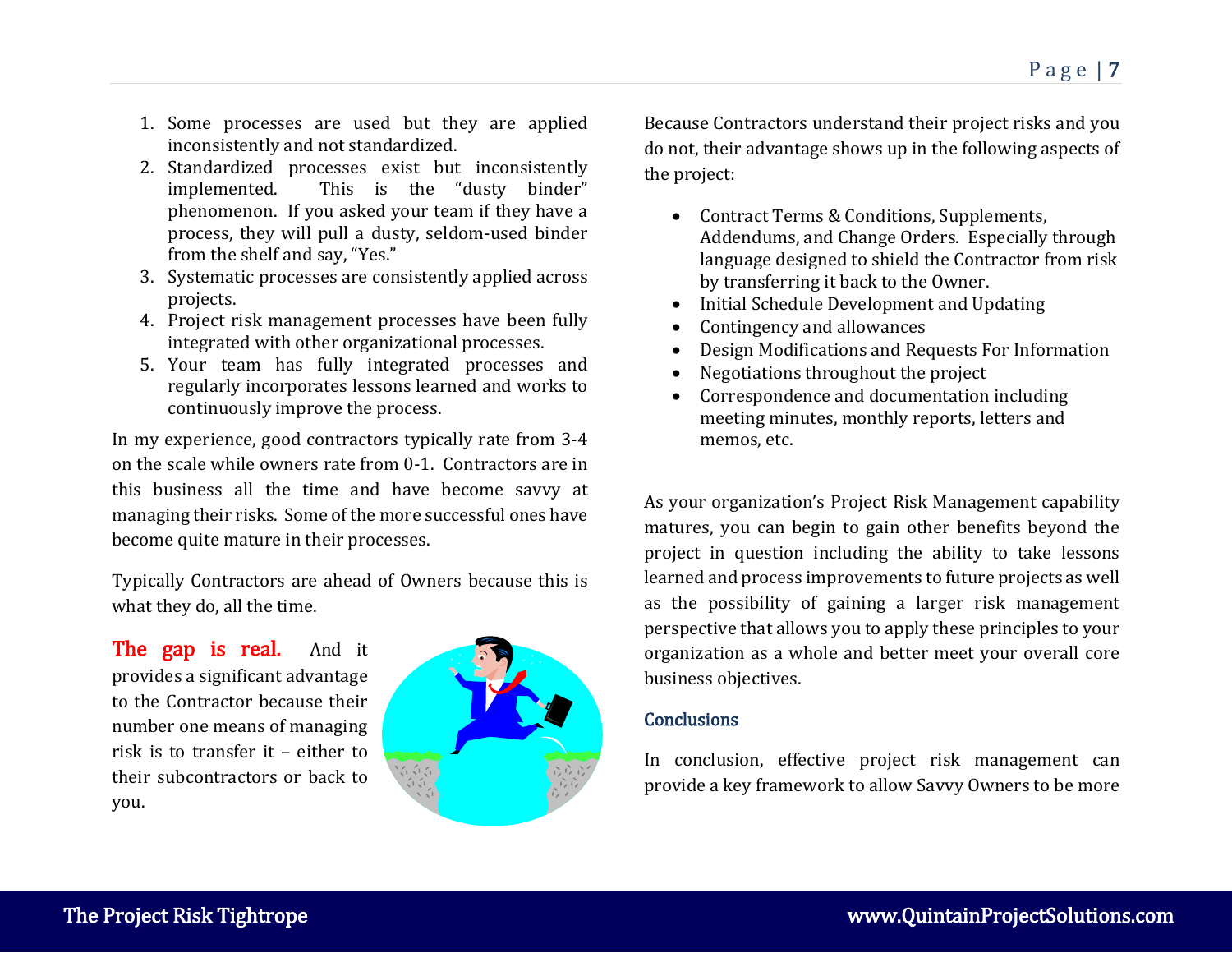successful in their capital projects. As you go to implement this approach, keep in mind the following considerations:

- Early efforts are critical. Many of your key decisions early in the project regarding the team, your contracting strategy and contracts, and your scope have ramifications throughout the implementation of the project and on to the operation of your facility. Adopting a project risk management framework early is the equivalent of playing good offense – or at least designing a good offense to be implemented over the course of the project.
- Actually USE the Risk Management process you've designed throughout the project lifecycle. Use it to manage the project. Do not fall prey to the "dusty binder" syndrome.
- Ongoing risk monitoring is critical to make sure that your plans are working well as well as to enable you to identify emerging risks that previously went unrecognized. It is the equivalent of playing good defense.
- Integrate your project risk management efforts into your larger organizational processes and ultimately, your core business may reap benefits from applying these principles.

Often, Risk Management processes focus on process risk. What goes wrong if a certain financial or project control does not exist or is flawed. Successful project risk management incorporates but goes beyond this narrow view of risk to include all of the factors that might make your project fail.

## Jane started a project.

Jane hired Dick as her Architect and Spot Construction as her Contractor and pretty much let them run the project.

The project finished 6 months late and 23% over budget. Jane decided to leave two floors unfinished because she had no more money. And her company is currently in litigation with Spot Construction. Dick might have to testify for the litigation but was fully paid and is off designing his next project.

Jane did not understand the pieces of the project puzzle. Jane did not understand how to manage her project risk.

Jane was not a Savvy Owner. Do not be like Jane.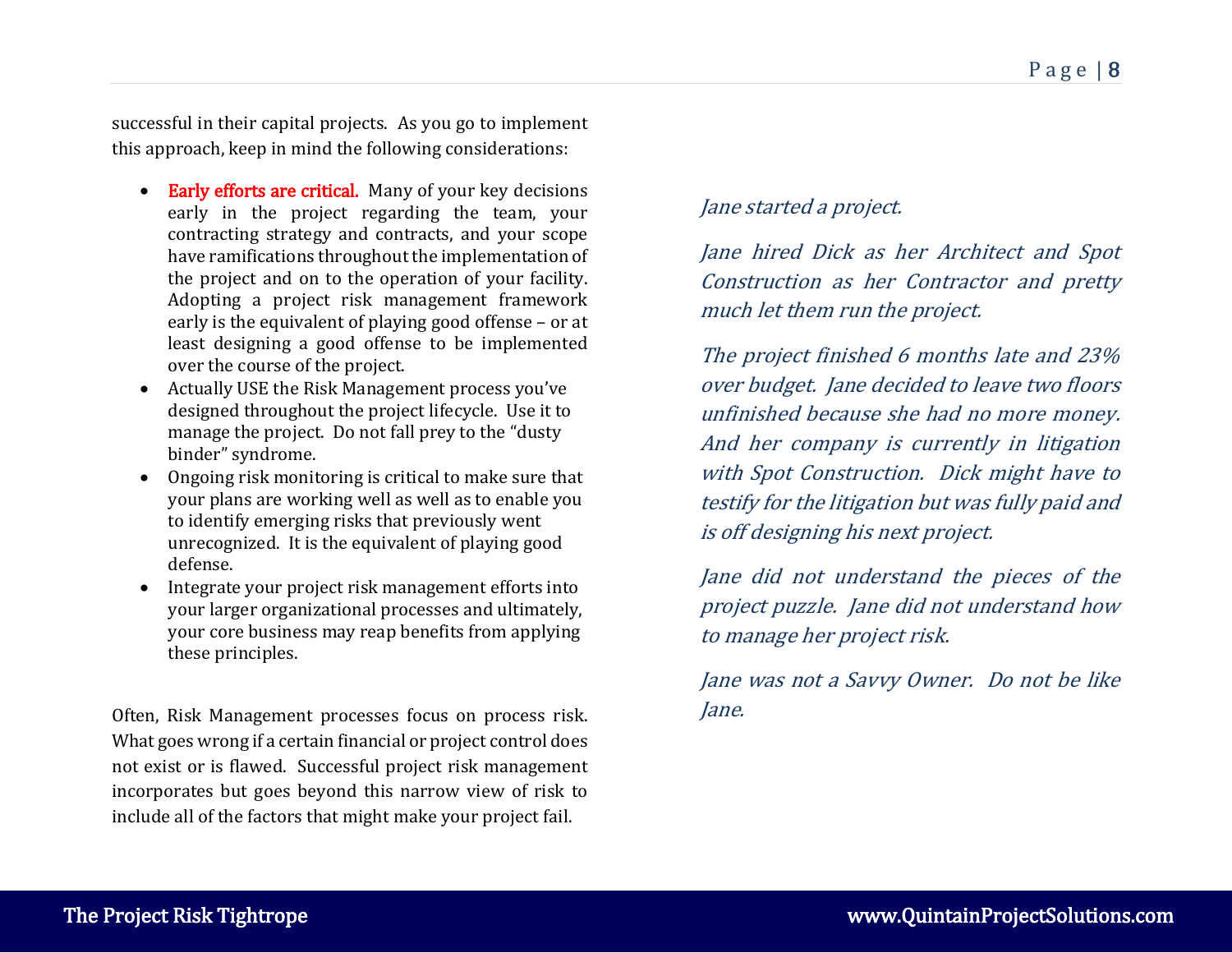## About the Author:



Mr. Steele is an experienced engineer and consultant based out of the Philadelphia area with twenty-eight years of experience in engineering, construction, and management across a range of industries including power and utilities, public sector, infrastructure, life sciences, and manufacturing. He has worked closely with senior executives to evaluate project status and risk, assess contract and process compliance, develop recovery plans, negotiate contracts, and create effective project management processes and organizations. Mr. Steele also has extensive litigation experience related to the analysis and preparation of or defense against construction claims related to schedule delays, cost overruns, productivity losses, and design errors and omissions for both public and private sector projects. Mr. Steele is a graduate of

West Point and a combat veteran of the US Army. In addition, he is a licensed Professional Engineer, a Certified Cost Professional, and holds a Masters from Villanova University.

He can be reached at: [msteele@quintainprojectsolutions.com](mailto:msteele@quintainprojectsolutions.com)

#### About Quintain Project Solutions LLC

Quintain Project Solutions LLC is dedicated to helping clients prevent or resolve difficult project problems. Too many undertake projects that come back to haunt them. We can help you to hit your project target, without getting hit by your project.

Our services include:

- 1. Risk Management
- 2. Strategic Project Management
- 3. Process Improvement
- 4. Project Controls Implementation
- 5. Cost Management and Assessment
- 6. Contract Risk and Compliance
- 7. Litigation Support and Expert Testimony